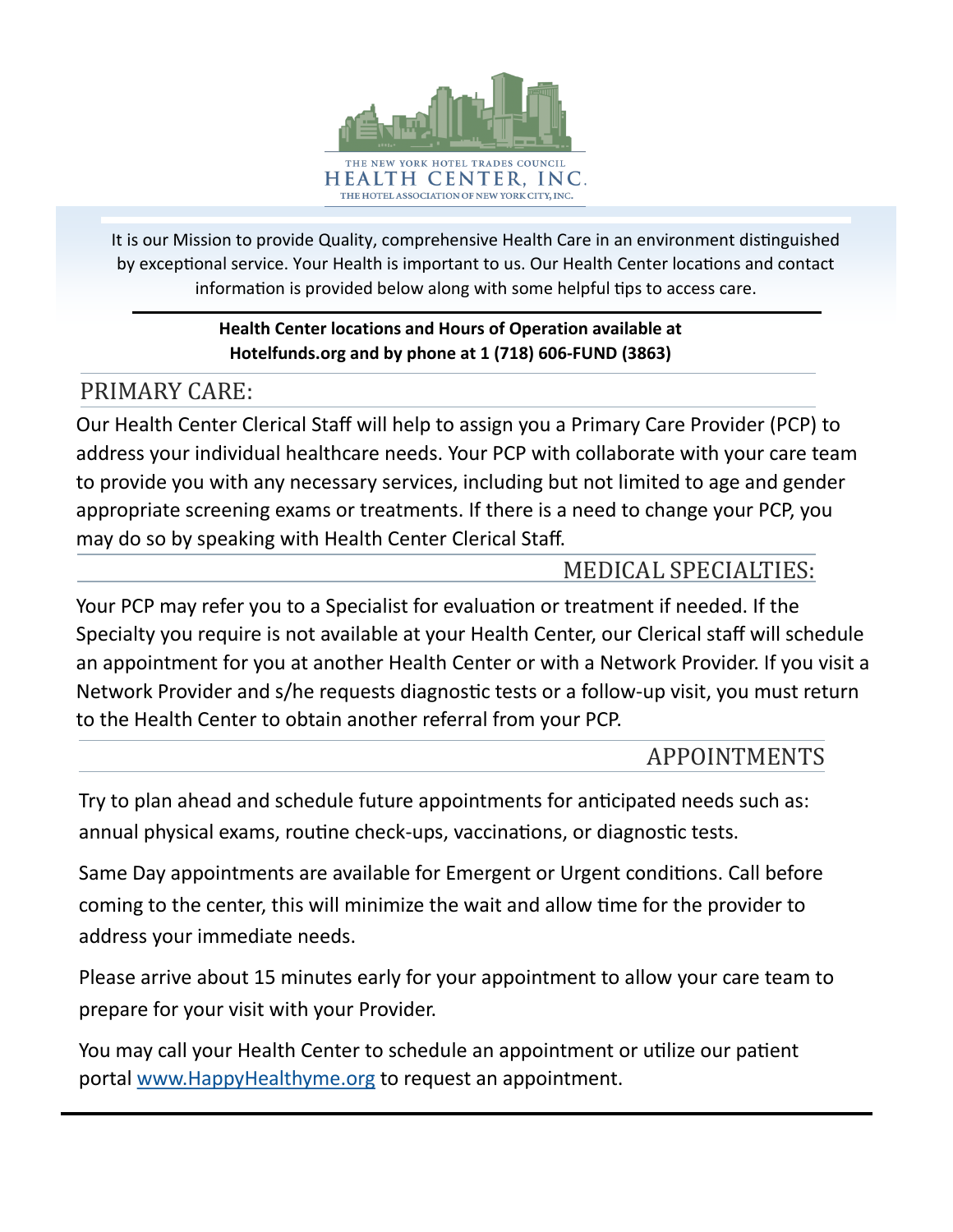## PATIENT PORTAL:

It is important to create a Portal account. Instruction regarding how to set-up a portal account, can be found at **[www.HappyHealthme.org](http://www.HappyHealthme.org)**. The patient portal may be used to:

- Access information from your medical records.
- View lab results\* and your doctor's comments without needing to come in to the center.
- Request new appointments or cancel/reschedule right from your portal account.
- Request medication refills without the need to schedule an appointment with your doctor.
- Message your care team with questions to get fast and convenient answers.
- Update important demographic information such as address or phone number. *\* Some of the results will not be displayed. Ask your doctor for more information.*

### PHARMACY:

*.*

A pharmacy is located in each of our Health Centers. Our pharmacy's formulary offers a broad range medications, a list is available at [hotelfunds.org/](http://www.hotelfunds.org)pharmacies you can chose to download or print the formulary to take it with you when you visit your doctor.

A Co-pay may apply. Check our website or call the pharmacy for the hours of operation. Save time and order your medication refill(s) by:

Utilizing the RefillPro app on your mobile device.

Requesting a refill through your HappyHealthyMe.org Patient Portal.

Calling your local Health Center Pharmacy and following the prompts for our automated refill system.

Look on your prescription label for the prescription number and enter the number when you call or into the App. You will be provided with time to pick-up your medication.